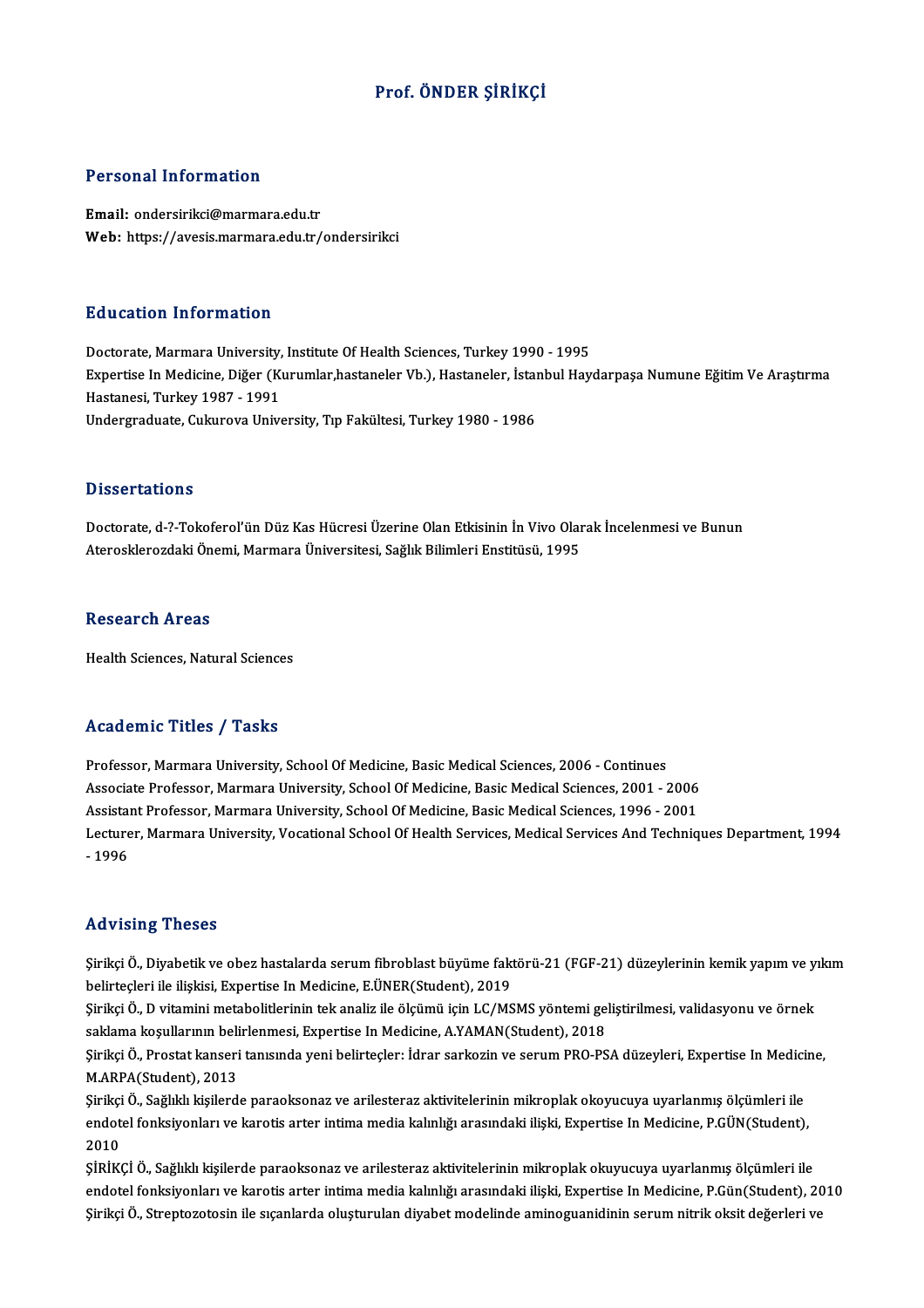doku nitrik oksit sentaz ekspresyonu üzerine etkisi, Expertise In Medicine, İ.PARMAKSIZ(Student), 2009<br>Sinikçi ö. Strantaratesin ile esanlarda alustumlar divahet medalinde amineguandinin sanum nitrik ala ŞİRİKÇİ Ö., Streptozotosin ile sıçanlarda oluşturulan diyabet modelinde aminoguandinin serum nitrik oksit değerleri ve<br>doku nitrik oksit sentaz ekspresyonu üzerine etkisi, Expertise In Medicine, İ.Parmaksız(Student), 2009 doku nitrik oksit sentaz ekspresyonu üzerine etkisi, Expertise In Medicine, İ.PARMAKSIZ(Student), 200<br>ŞİRİKÇİ Ö., Streptozotosin ile sıçanlarda oluşturulan diyabet modelinde aminoguandinin serum nitrik ol<br>doku nitrik oksit ŞİRİKÇİ Ö., Streptozotosin ile sıçanlarda oluşturulan diyabet modelinde aminoguandinin serum nitrik oksit değerleri ve<br>doku nitrik oksit sentaz ekspresyonu üzerine etkisi, Expertise In Medicine, İ.Parmaksız(Student), 2009<br> doku nitrik oksit sentaz ekspresyonu üzerine etkisi, Expertise In Medicine, İ.Parmaksız(Student), 2009<br>ŞİRİKÇİ Ö., Streptozotosin ile sıçanlarda oluşturulan diyabet modelinde aminoguanidinin serum nitrit o<br>doku nitrit oksi ŞİRİKÇİ Ö., Streptozotosin ile sıçanlarda oluşturulan diyabet modelinde aminoguanidinin serum nitrit oksit değerleri<br>doku nitrit oksit sentaz ekspresyonu üzerine etkisi, Expertise In Medicine, İ.Parmaksız(Student), 2009<br>Şi doku nitrit oksit sentaz ekspresyonu üzerine etkisi, Expertise In Medicine, İ.Parmaksız(Student), 2009<br>Şirikçi Ö., Monositlerin ateroskleroz sürecine katılmasını sağlayan ve hücre yüzeyinde eksprese edilen reseptörle<br>flow-Şirikçi Ö., Monositlerin ateroskleroz sürecine katılmasını sağlayan ve hücre yüzeyinde eksprese edilen reseptörlerin<br>flow-sitometrik yöntem ile tayini, Postgraduate, J.GÜLER(Student), 2005<br>Şirikçi Ö., Kronik böbrek yetmezl flow-sitometrik yöntem ile tayini, Postgraduate, J.GÜLER(Student), 2005

### Articles Published in Journals That Entered SCI, SSCI and AHCI Indexes

I. Accurate interpretation of thyroid dysfunction during pregnancy: should we continue to use published and published intervals in the context of the cost, because the continue of the continue to use<br>published guidelines instead of population-based gestation-specific reference intervals for the<br>thuroid stimulating Accurate interpretation of thyroid dy<br>published guidelines instead of popu<br>thyroid-stimulating hormone (TSH)?<br>Turkel B. TURAN C.A. ELBASAN O. Artoi published guidelines instead of population-based gestation-specific reference intervals for the<br>thyroid-stimulating hormone (TSH)?<br>Turkal R., TURAN C. A. , ELBASAN O., Aytan S., Cakmak B., Gozaydinoglu B., Takir D. C. , ÜN

thyroid-stimula<br>Turkal R., TURAN<br>Tekin A. F. , et al.<br>PMC PRECNANC Turkal R., TURAN C. A. , ELBASAN O., Aytan S., Cakmak B., Gozaydinoglu B., Takir <mark>I</mark><br>Tekin A. F. , et al.<br>BMC PREGNANCY AND CHILDBIRTH, vol.22, no.1, 2022 (Journal Indexed in SCI)<br>The Association of Thuroid Hormone Changes Tekin A. F. , et al.<br>BMC PREGNANCY AND CHILDBIRTH, vol.22, no.1, 2022 (Journal Indexed in SCI)<br>II. The Association of Thyroid Hormone Changes with Inflammatory Status and Prognosis in COVID-19

BMC PREGNANCY AND CHILDBIRTH, vol.22, no.1, 2022 (Journal Indexed in SCI)<br>The Association of Thyroid Hormone Changes with Inflammatory Status and Prognosis in COVII<br>Dincer Yazan C., Ilgin C., Elbasan O., Apaydin T., Dashda **The Associati<br>Dincer Yazan C<br>Haklar G., et al.<br>INTERNATION** Dincer Yazan C., Ilgin C., Elbasan O., Apaydin T., Dashdamirova S., Yigit T., Sili U., Karahasan `<br>Haklar G., et al.<br>INTERNATIONAL JOURNAL OF ENDOCRINOLOGY, vol.2021, 2021 (Journal Indexed in SCI)

INTERNATIONAL JOURNAL OF ENDOCRINOLOGY, vol.2021, 2021 (Journal Indexed in SCI)<br>Articles Published in Other Journals

I. Free and Bioavailable Vitamin D Levels of Patients with Type 1 DiabetesMel itus and Association Free and Bioavailable<br>Free and Bioavailable<br>Dincep v47AN C. Vaman Free and Bioavailable Vitamin D Levels of Patients with<br>with Bone Metabolism<br>DİNÇER YAZAN C., Yaman A., HAKLAR G., ŞİRİKÇİ Ö., Deyneli O.<br>JOUPNAL OE DIABETES AND METABOLIC DISOPDERS 2022 (L with Bone Metabolism<br>DİNÇER YAZAN C., Yaman A., HAKLAR G., ŞİRİKÇİ Ö., Deyneli O.<br>JOURNAL OF DIABETES AND METABOLIC DISORDERS, 2022 (Journal Indexed in ESCI)<br>Effects of aminoguanidina trastment an andatholisl nitris quida

- DİNÇER YAZAN C., Yaman A., HAKLAR G., ŞİRİKÇİ Ö., Deyneli O.<br>JOURNAL OF DIABETES AND METABOLIC DISORDERS, 2022 (Journal Indexed in ESCI)<br>II. Effects of aminoguanidine treatment on endothelial nitric oxide synthase expressi JOURNAL OF DIABETES AND METABOLIC DISORDE<br>Effects of aminoguanidine treatment on endot<br>levels in streptozotocin induced diabetic rats<br>RARMAKSIZ is strikel Öslüsels studan AKDEN PARMAKSIZ İ., ŞİRİKÇİ Ö., BİLSEL S., TURAN AKDENİZ H., YAVUZ D. Medical Science and Discovery, vol.3, no.5, pp.225, 2016 (Refereed Journals of Other Institutions) PARMAKSIZ İ., ŞİRİKÇİ Ö., BİLSEL S., TURAN AKDENİZ H., YAVUZ D.<br>Medical Science and Discovery, vol.3, no.5, pp.225, 2016 (Refereed Journals of Other Institutions)<br>III. Prematüre Retinopatisi Etyopatogenezinde Serum Eritrop
- Medical Science and Discovery, vol.3, no.5,<br>Prematüre Retinopatisi Etyopatogene:<br>Vasküler Endotelyel Büyüme Faktörü<br>SAHİNÖ ASHOURA CEPMANE EUPATP Prematüre Retinopatisi Etyopatogenezinde Serum Eritropoetin İnsülin Benzeri Büy<br>Vasküler Endotelyel Büyüme Faktörü<br>ŞAHİN Ö., ASHOUR A., ÇERMAN E., FIRAT R., HAKLAR G., ŞİRİKÇİ Ö., AKMAN İ., KAZOKOĞLU H.<br>TURK OFTALMOLOU DER Vasküler Endotelyel Büyüme Faktörü<br>ŞAHİN Ö., ASHOUR A., ÇERMAN E., FIRAT R., HAKLAR G., ŞİRİKÇİ Ö., AKMAN İ., KAZOKOĞLU H.<br>TURK OFTALMOLOJI DERGISI-TURKISH JOURNAL OF OPHTHALMOLOGY, vol.42, no.6, pp.423-428, 2012 (Other<br>Re SAHİN Ö., ASHOUR A., CERMAN E., FIRAT R., HAKLAR G., SİRİKÇİ Ö., AKMAN İ., KAZOKOĞLU H.

### Books&Book Chapters

ooks & Book Chapters<br>I. Psikoz ve Bipolar Bozuklukların Tanısında Kullanılan Ajanlar<br>Sinivçi ö ks & Boe<br>Psikoz ve<br>ŞİRİKÇİ Ö.

Psikoz ve Bipolar Bozuklukların Tanısında Kullanılan Ajanlar<br>ŞİRİKÇİ Ö.<br>in: Klinik Toksikoloji LaboratuvarıZehirlenme Değerlendirmesinin Çağdaş uygulaması, Kwong T.C., Magnani B.,<br>Bosana T.C., Shaw L.M. Editan AACC Press, ŞİRİKÇİ Ö.<br>in: Klinik Toksikoloji LaboratuvarıZehirlenme Değerlendirmes<br>Rosano T.G., Shaw L.M, Editor, AACC Press, pp.217-234, 2017

## Rosano T.G., Shaw L.M, Editor, AACC Press, pp.217-234, 2017<br>Refereed Congress / Symposium Publications in Proceedings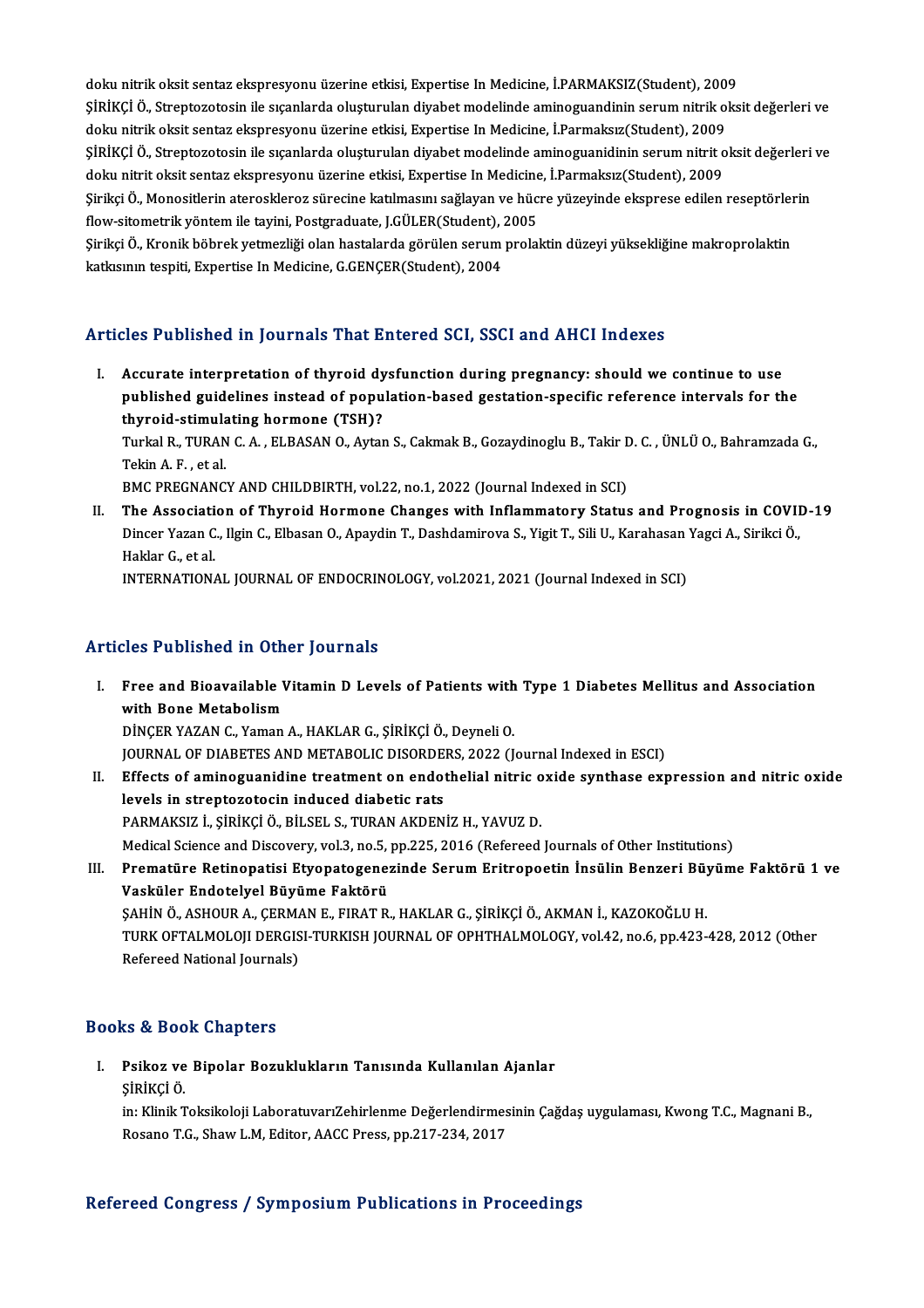| L     | Diagnostic Value of Gastric Fluid Lamellar Body Count in Prediction and Severity of Respiratory<br><b>Distress</b>                                                                                                                  |
|-------|-------------------------------------------------------------------------------------------------------------------------------------------------------------------------------------------------------------------------------------|
|       | GÜLCAN KERSİN S., ÜNLÜ O., BİLGEN H. S., bahramzade g., cevlik t., MEMİŞOĞLU A., ÖZDEMİR H., ÖZEK E., ŞİRİKÇİ<br>Ö., HAKLAR G.                                                                                                      |
| Н.    | 71st AACC Annual Scientific Meeting Clinical Lab Expo, California, United States Of America, 4 - 08 August 2019<br>Immunoassay Interference in Thyroid Assays: Heterophilic Antibodies<br>Turkal R., GÖZÜ H., ŞİRİKÇİ Ö., HAKLAR G. |
|       | AACC 2019, 4 - 08 August 2019                                                                                                                                                                                                       |
| III.  | Evaluation of Clinical Chemistry Laboratory Using Sigma Metrics<br>Çevlik T., Turkal R., ÜNLÜ O., BAHRAMZADA G., TEKİN A. F., ŞİRİKÇİ Ö., HAKLAR G.<br>AACC2019, 4 - 08 August 2019                                                 |
| IV.   | Effect of Multiple Transfusions on Lipid Peroxidation in Preterm Infants<br>ALP Z., BİLGEN H. S., Yaman A., MEMİŞOĞLU A., Özdemir H., ŞİRİKÇİ Ö., HAKLAR G., ÖZEK E.                                                                |
| V.    | American Association of Clinical Chemistry Congress, Atlanta, United States Of America, 26 - 30 July 2015<br>Gestasyonel Diyabetli Anne Bebeklerinde Demir Eksikliği Daha Sık mıdır?                                                |
|       | Coşkun Ş., BİLGEN H. S., ÖZDEMİR H., BAYKAN Ö., ARCAGÖK B. C., KARABULUT B., ŞİRİKÇİ Ö., ÖZEK E.                                                                                                                                    |
| VI.   | 21. Ulusal neonatoloji Kongresi, Antalya, Turkey, 14 - 17 April 2013<br>Sıçan Meme Modelinde Melatoninin Karsinogenez Mekanizması Üzerine Etkisi                                                                                    |
|       | UĞURLU M. Ü. , TERZİOĞLU B., ERBARUT İ., YEGEN B., ŞİRİKÇİ Ö., GÜLLÜOĞLU M. B.<br>4. Ulusal Deneysel Cerrahi Kongresi, Turkey, 29 November - 02 December 2007                                                                       |
| VII.  | Gebelik Yaşına Göre İri Gestasyonel Diyabetli Anne Bebeklerinde Postnatal Anemi Daha Hızlı mı<br>Gelişiyor?                                                                                                                         |
|       | Coşkun Ş., BİLGEN H. S., MEMİŞOĞLU A., ÖZDEMİR H., ŞİRİKÇİ Ö., ÖZEK E.<br>19. Ulusal Neonatoloji Kongresi, Marmaris, Turkey, 17 - 20 April 2011                                                                                     |
| VIII. | Sıçan meme tümörü modelinde melatoninin karsinogenez mekanizması üzerine etkisi                                                                                                                                                     |
|       | UĞURLU M. Ü. , TERZİOĞLU B., ERBARUT SEVEN İ., YEGEN B., ŞİRİKÇİ Ö., GÜLLÜOĞLU M. B.<br>4. Ulusal Deneysel Cerrahi Kongresi, Ankara, Turkey, 29 November - 01 December 2006                                                         |
| IX.   | Effect of vitamin E in cholesterol or homocysteine induced atherosclerosis<br>KARTAL ÖZER N., AZZI A., ŞİRİKÇİ Ö., NEĞİŞ Y.                                                                                                         |
| Х.    | 4th UNESCO-MCBN/COSTAM/SFRR, 27 - 30 July 2000<br>Mechanism of the effect of homocysteine and vitamin E in atherosclerosis<br>KARTAL ÖZER N., AZZI A., TAHA S., ŞİRİKÇİ Ö., NEĞİŞ Y.                                                |
|       | 1999 SFRR Europe Summer Meeting, Antioxidant, Adaptation, Aging, 2 - 05 July 1999                                                                                                                                                   |
| XI.   | The protective role of vitamin E in different rabbit atherosclerosis models<br>ŞİRİKÇİ Ö., ENGİN N., NEĞİŞ Y., KARTAL ÖZER N.                                                                                                       |
| XII.  | 1999 SFRR Summer Meeting antioxidants, adaptation, aging, 2 - 05 July 1999<br>Role of viatmin E in the development of atherosclerosis<br>KARTAL ÖZER N., ŞİRİKÇİ Ö., TAHA S., ENGİN N., AZZI A.                                     |
| XIII. | International Symposium Oxidant and Antioxidant Siganling in Cell Response, 12 - 14 September 1998<br>Role of vitamin E in the development of atherosclerosis<br>KARTAL ÖZER N., TAHA S., ŞİRİKÇİ Ö., ENGİN N., STOCKER A., AZZI A. |
|       | Regulation of Biological Process by Free Radicals: Role of Antioxidant, Free Radical Scavengers and Chelators, 10 -<br>13 March 1998                                                                                                |
| XIV.  | Effect of vitamin E on the development of cholesterol induced atherosclerosis<br>KARTAL ÖZER N., ŞİRİKÇİ Ö., ŞAN T., AZZI A.                                                                                                        |
| XV.   | International Symposium on Vitamin E, 25 - 26 February 1997<br>Effects of high cholesterol vitamin E and probucol on protein kinase C activity and proliferation of                                                                 |
|       | smooth muscle cells<br>KARTAL ÖZER N., ŞİRİKÇİ Ö., TAHA S., ENGIN N., AZZI A.                                                                                                                                                       |
| XVI.  | International Symposium on Antioxidant Food Supplements in Human Health, 16 - 18 October 1997<br>Role of vitamin E on smooth muscle cell proliferation in atherosclerosis from cell culture to animal                               |